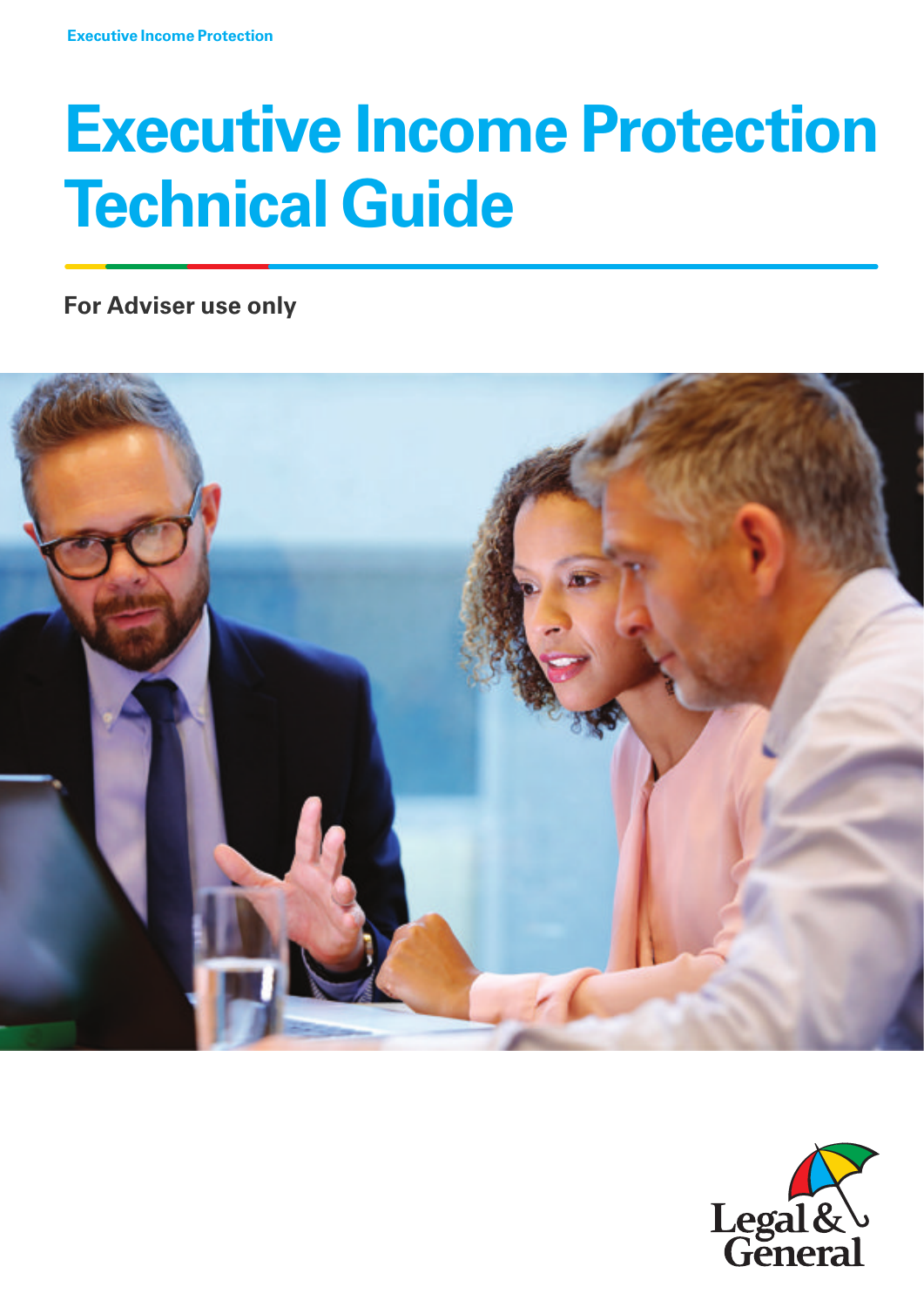#### **About this guide**

This guide has been designed for Advisers to provide further technical information on Executive Income Protection and reflects our understanding of current laws and tax rules which can change at any time.

This guide should be read together with the Policy Booklet and Policy Summary.

#### **What is Executive Income Protection?**

Whilst a traditional income protection plan is taken out by the life insured on their own life, Executive Income Protection offers clients who run their own businesses the alternative of being able to arrange cover for either themselves or an individual employee through the business.

Clients that run their own businesses can therefore choose between arranging cover through the business on a life of another basis or taking a higher income from the business to help meet the cost of arranging a traditional income protection policy to provide cover of their own.

With Executive Income Protection, the business is the policy holder who is responsible for paying the premiums and the employee is the life insured.

In the event that the life insured becomes incapacitated through illness or injury and is unable to work, benefits are paid to the employer. These are then used by the employer to fund ongoing sick pay through PAYE, subject to the usual deductions for: Income Tax, employee National Insurance, and employee contributions to a workplace pension.

Since benefits will ultimately be subject to Income Tax and National Insurance in the hands of the employee, the proportion of earnings that can be covered is higher than for a personal income protection policy which pays a tax free benefit.

Since the employer will use the benefits to fund the employee's ongoing sick pay, additional cover can also be provided to meet other employer costs that must also be met while continuing to pay the employee. This is chosen at outset at an additional cost and can include cover for:

- Employer National Insurance Contributions and / or
- Employer pension contributions.

# **How does Executive Income Protection differ from traditional Income Protection?**

|                                           | <b>Traditional Income</b><br><b>Protection</b> | <b>Executive Income Protection</b>                                                         |
|-------------------------------------------|------------------------------------------------|--------------------------------------------------------------------------------------------|
| Basis of cover                            | Own life                                       | Put in place by the employer for the employee                                              |
| Taxation of premiums                      | Funded from taxed income                       | Funded from gross profit                                                                   |
| Recipient of the benefit The life insured |                                                | Benefit used by the employer to fund employee sick pay                                     |
| Additional cover                          | N/A                                            | Available to meet employer costs:                                                          |
|                                           |                                                | Employer N.I. contributions                                                                |
|                                           |                                                | <b>Employer Pension contributions</b>                                                      |
| Taxation of benefits                      | Tax free                                       | No tax for the employer where used in full to fund employee<br>sick pay                    |
|                                           |                                                | Subject to income tax and National Insurance contributions in<br>the hands of the employee |

#### **Who can be covered by Executive Income Protection?**

The person who is covered by Executive Income Protection must be a UK resident and an employee of a UK-resident business (England, Wales, Scotland and Northern Ireland only).

A UK-resident employee usually includes company directors (on PAYE) and salaried partners. Members of a Limited Liability Partnership (LLP) and sole traders (as owners of their own business) are not eligible to be covered under this type of policy. A UK-resident business can be a Limited company, a Limited Liability Partnership (LLP), a traditional English partnership,

a charity or even a sole trader.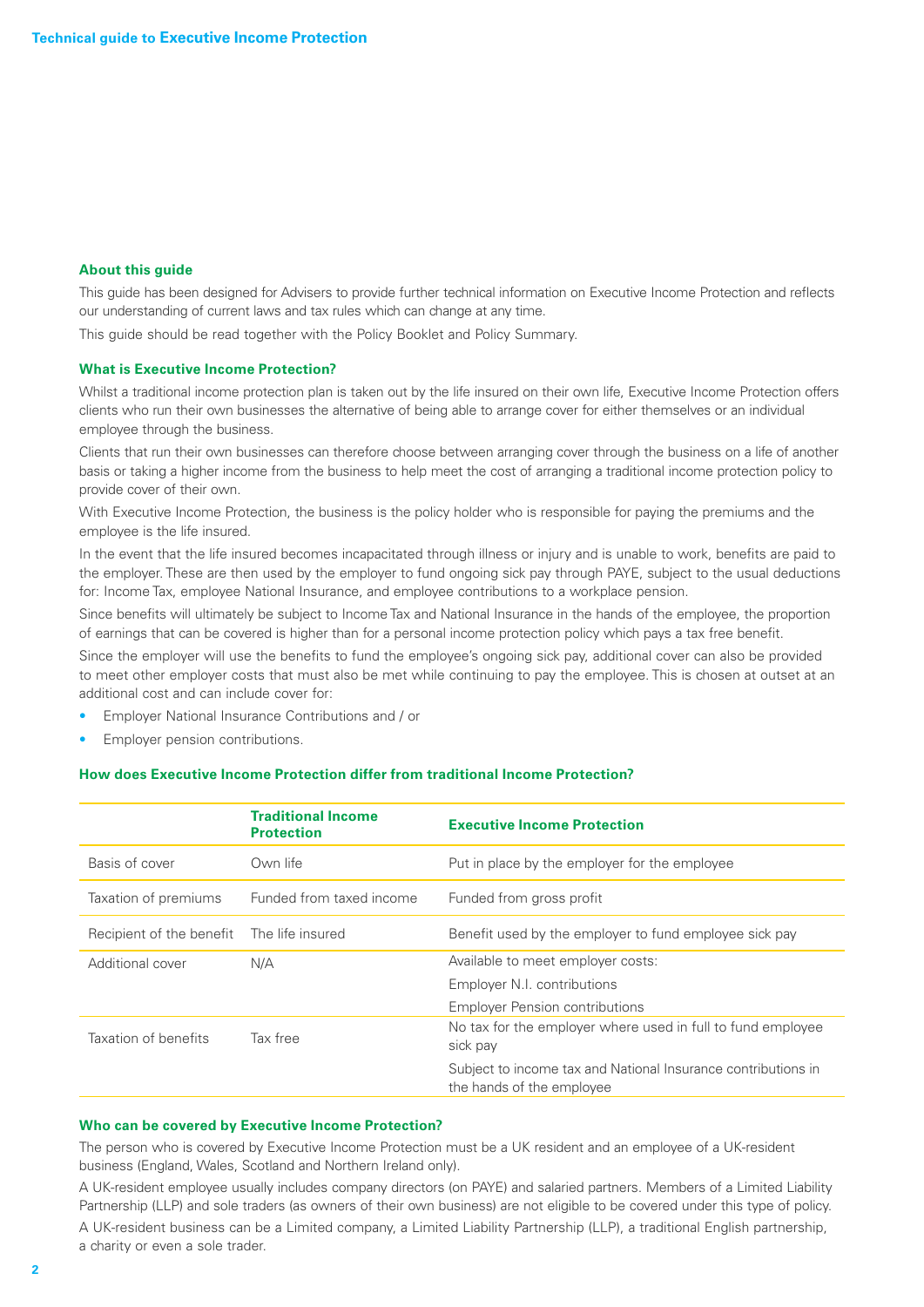In most cases it will be clear whether a person is employed or self-employed from the way that they are taxed each year on their earnings, however, occasionally it may not be as clear, and specialist advice may be required. Information on HMRC's view on this area can be found at: hmrc.gov.uk/employment-status/index.htm

#### **What type of business would most benefit from Executive Income Protection?**

A recommendation for Executive Income Protection over a small group income protection scheme could be appropriate where a business:

- Does not have a sufficient number of employees to offer a group income protection scheme by providing the alternative of arranging individual Executive Income Protection Plans for individual employees;
- Wants certainty of ongoing premium costs to cover an individual employee that won't be subject to future rate reviews once the policy is put in place by providing individual Executive Income Protection instead;
- Already has group income protection in place for the majority of employees, but wants to use Executive Income Protection to insure a higher level of sick pay for an individual employee or to provide a longer term benefit.

#### **What about IR35?**

Contractors who trade through their own company can also arrange Executive Income Protection through their business. If you have clients that operate in this way while providing services to other businesses, changes to IR35 that come into effect from April 2021 will limit their ability to engage on this basis with other businesses that have met two or more of the following criteria:

- Have an annual turnover of more than £10.2 million
- Have a balance sheet total of more than £5.1 million
- Employs 50 employees or more

For further information please refer to the following website:

### **<https://www.gov.uk/guidance/april-2020-changes-to-off-payroll-working-for-clients>**

#### **How should cover be arranged?**

Executive Income Protection is arranged to the employee's normal retirement age, which is typically between age 50 and 70. When selecting the deferred period, you will need to think about how long the business can continue to pay ongoing sick pay to their employee from existing business revenues and profit retained within the business.

Careful consideration also needs to be given to how long the business is prepared to provide ongoing sick pay. Is the business happy and able to pay for a benefit that potentially might need to be paid for the remaining duration of the policy or does it plan to limit to payments to a maximum of one or two years?

#### **What types of earnings can Legal & General take into account?**

In providing Executive Income Protection, we can take the following earnings into account:

- Annual Salary including Salary, Over Time, Bonuses, and P11D Benefits
- Dividends which will cease in the event of the employee's incapacity
- Spouse/Registered Civil Partner earnings and dividends which will cease in the event of the employee's incapacity (where the spouse or Registered Civil Partner does not have cover of their own)

#### **How much cover can be requested with Legal & General?**

We will cover up to 80% of the employees' earnings subject to a maximum benefit of £300,000 per annum (£25,000 per month). Where indexation is required, the maximum cover for Increasing Executive Income Protection is £210,000 at outset of the policy. Additional Cover can also be arranged at outset of the policy at an additional cost for the following:

- Employer pension contributions which is the lower of an average of the previous three year's contributions prior to incapacity, one third of earnings, or a maximum of £40,000.
- National Insurance contributions payable by the employer when using the benefit to fund employee sick pay subject to a maximum of £42,500.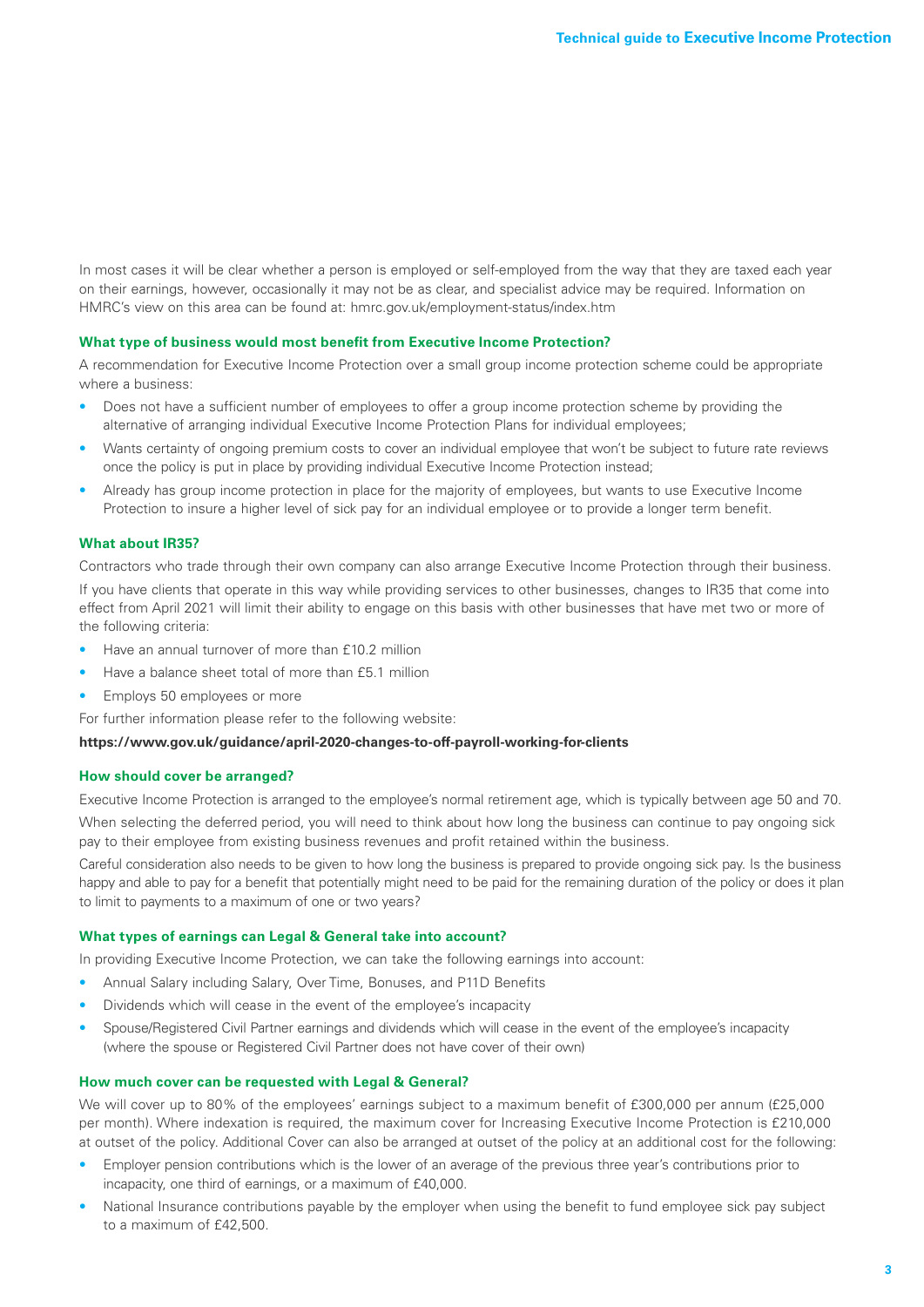# **How do Executive Income Protection and Income Protection Benefit from Legal & General compare?**

|                                                | Income Protection Benefit*                                                                                                       | <b>Executive Income Protection</b>                                                               |
|------------------------------------------------|----------------------------------------------------------------------------------------------------------------------------------|--------------------------------------------------------------------------------------------------|
| <b>Basis</b>                                   | Own Life                                                                                                                         | Life of another                                                                                  |
| Definition of Incapacity                       | Own Occupation                                                                                                                   | Own Occupation                                                                                   |
| Houseperson Cover                              | Yes - Subject to ADL definition                                                                                                  | No                                                                                               |
| Requirement to be registered<br>with UK GP     | Two years                                                                                                                        | <b>Two Years</b>                                                                                 |
| Premiums                                       | Level Costed/Guaranteed                                                                                                          | Level Costed/Guaranteed                                                                          |
| How long will benefit be paid?                 | For duration of a valid claim                                                                                                    | For duration of a valid claim                                                                    |
| Low cost / Limited Benefit Period              | One or Two year low cost                                                                                                         | One or Two year limited benefit period                                                           |
| Deferred Period                                | 4, 8, 13, 26, and 52 wks                                                                                                         | 4, 8, 13, 26, and 52 wks                                                                         |
| <b>Stepped Benefit</b>                         | Yes                                                                                                                              | No                                                                                               |
| Definition of earnings                         | Earnings and dividends                                                                                                           | Earnings and dividends<br>Spouse's earnings and dividends                                        |
| Maximum Age (at end of policy)                 | 70<br>(65 for driving based occupations and 50<br>for fitness instructors/dance teachers)                                        | 70<br>(65 for driving based occupations and 50<br>for fitness instructors/dance teachers)        |
| Benefit Formula                                | 60% first £60,000; 50% thereafter                                                                                                | 80% of earnings                                                                                  |
| Maximum Benefits at the start<br>of the policy | £240,000 per year (£20,000) per month<br>£168,000 per year (£14,000) per month<br>for increasing<br>Houseperson £20,000 per year | £300,000 per year (£25,000) per month<br>£210,000 per year (£17,500) per month<br>for increasing |
|                                                | (£1,666.67) per month                                                                                                            |                                                                                                  |
| <b>Additional Cover</b>                        | N/A                                                                                                                              | Employer pension contributions<br>max £40,000<br><b>Employer NI contributions</b><br>max £42,500 |
| Increasing cover option                        | Yes                                                                                                                              | Yes                                                                                              |
| Proportionate Benefit                          | Yes                                                                                                                              | Yes                                                                                              |
| Income Guarantee                               | £1,500<br>£3,000 for NHS Dentists, Doctors,<br>Midwives, Nurses or Surgeons                                                      | N/A                                                                                              |
| <b>Linked Claims</b>                           | 52 weeks                                                                                                                         | 52 weeks                                                                                         |
| Changing Your Policy (GIO)                     | Yes                                                                                                                              | Yes                                                                                              |
| <b>Continuation Cover</b>                      | <b>No</b>                                                                                                                        | Yes                                                                                              |
| Death Benefit                                  | 12 x monthly premium                                                                                                             | No                                                                                               |
| <b>Rehabilitation Benefit</b>                  | Yes                                                                                                                              | Yes                                                                                              |
| Waiver of Premium                              | Yes                                                                                                                              | Yes                                                                                              |

\* The monthly benefit we pay out under an Income Protection Benefit plan may affect your client's claim to benefits paid out under other income protection policies.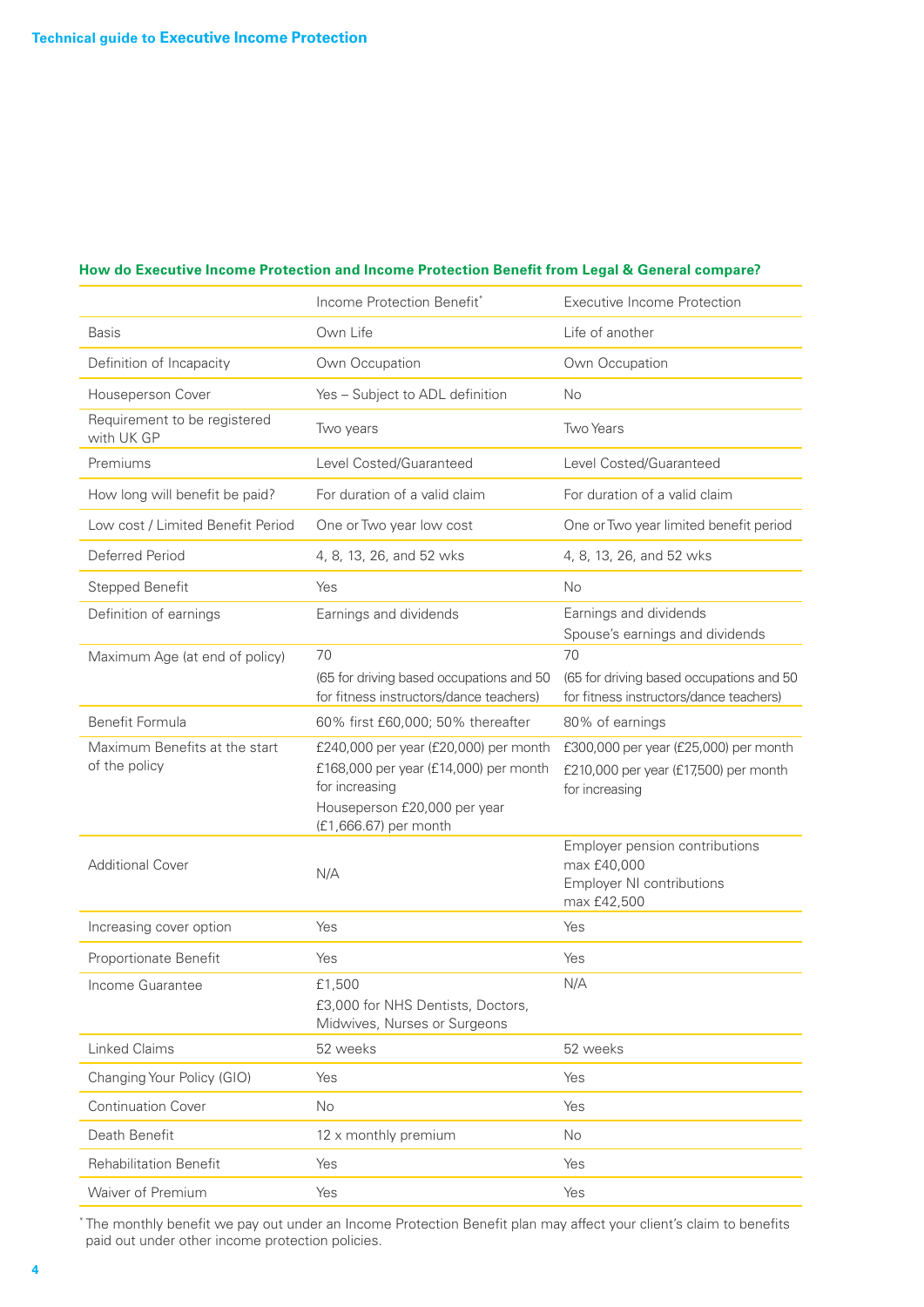## **Taxation:**

The premiums that the employer pays should not be treated as a P11D expense for the employee.

If the employee doesn't have a financial interest in the business and premiums are expended 'wholly and exclusively' for the purposes of the business, premiums should qualify as a business expense. However, you will need to confirm with Her Majesty's Revenue and Customs (HMRC) if this is also the case for employees who have a financial interest in the business.

In the event of a claim, the benefit will be treated as a trading receipt. However, it will also be treated as a trading expense when it is used to fund sick pay for the employee resulting in a neutral tax position.

The benefit should be passed on to the employee through PAYE after deduction for Income Tax and National Insurance. The business will also need to pay employer's National Insurance and meet any ongoing pension contributions payable in respect of the employee's salary. Additional Cover can be arranged under this policy to address these costs.

#### **What should I consider when deciding which is best for my client?**

The example on the next page compares the cost of providing Executive Income Protection through the business with the alternative of increasing the employee's salary so that they can arrange personal income protection of their own. The example assumes that the employee has gross annual earnings of £100,000.

Executive Income Protection can be used to insure a higher proportion of the individual's earnings which will be subject to income tax and national insurance contributions. Once this is taken into account it offers a comparable level of net benefit to a personal income protection product.

Executive Income Protection also allows the employer to insure any ongoing premiums that they will continue to make while paying sick pay to the employee which in this example is an extra £8,000 of benefit.

Premiums for Executive Income Protection will be more given the higher level of benefits that are involved. However, in this example the reduction in net profit for the business when paying for Executive Income Protection (including cover for employer pension contributions) is slightly less than the additional gross earnings that would otherwise be needed to fund the cost of Income Protection Benefit after Income tax and National Insurance is deducted.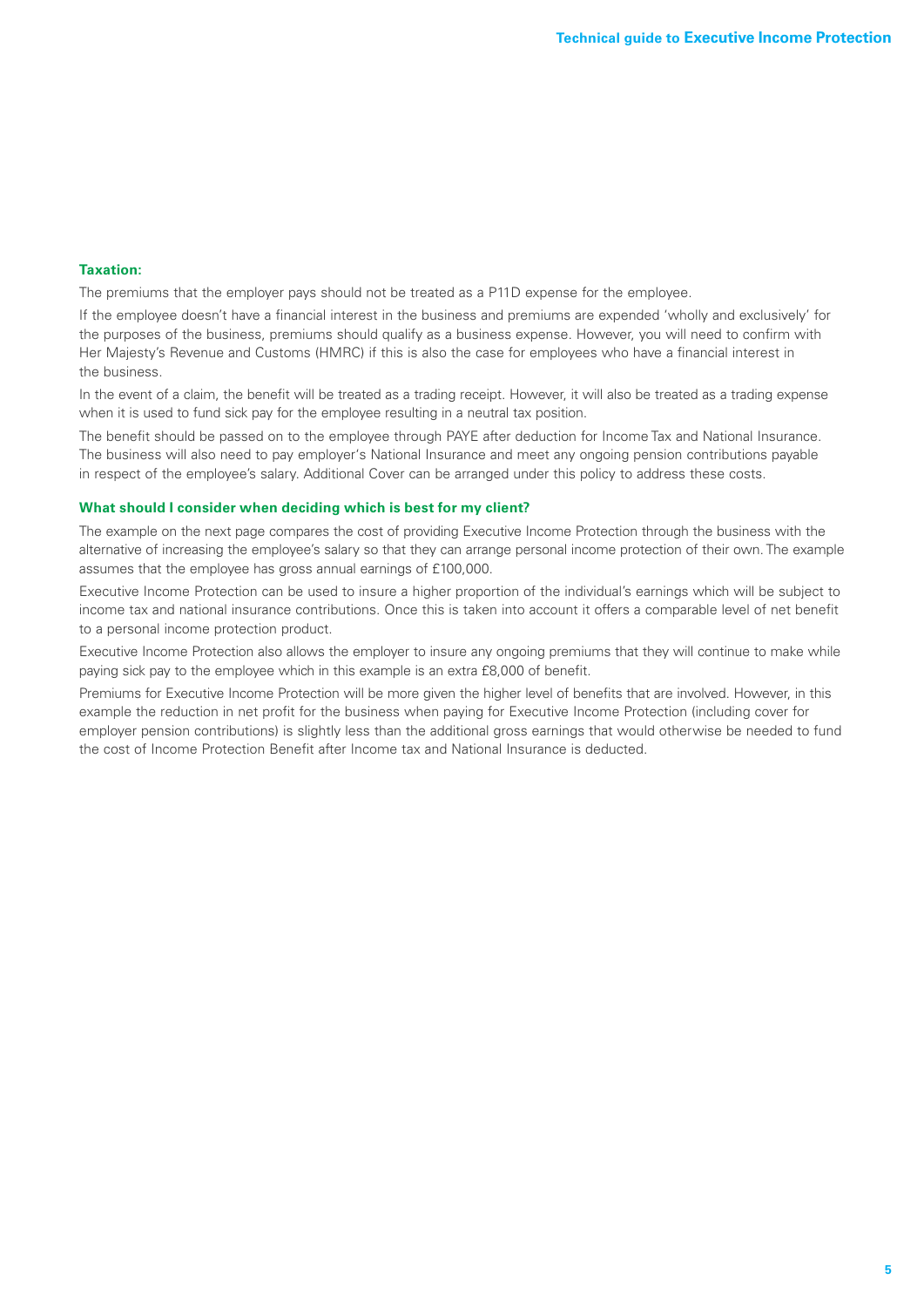# **Example:**

|                                                     | <b>Executive Income Protection</b>                                    | <b>Income Protection Benefit</b> |  |
|-----------------------------------------------------|-----------------------------------------------------------------------|----------------------------------|--|
| <b>Benefits:</b>                                    |                                                                       |                                  |  |
| Maximum Benefit<br>Based on L&G IP cover            | £80,000                                                               | £56,000                          |  |
| Additional Cover for employer NI                    | £9,827.26                                                             | N/A                              |  |
| Additional Cover for employer                       | £8,000                                                                | N/A                              |  |
| pension contributions                               | (10% employer contribution)                                           |                                  |  |
| Net Benefit to the employee                         | £55,043                                                               | £56,000                          |  |
| Benefit including employer<br>pension contributions | £63,043                                                               | N/A                              |  |
| <b>Paying for cover:</b>                            |                                                                       |                                  |  |
| Premiums paid by                                    | The employer                                                          | The employee                     |  |
| Annual Premium*                                     | £1,777                                                                | £1,029                           |  |
| Cost to the employee                                |                                                                       |                                  |  |
| 40% Marginal Income Tax Rate                        | N/A                                                                   | £709.66                          |  |
| 2% Marginal N.I Rate                                |                                                                       | £35.48                           |  |
| Gross cost to the individual                        |                                                                       | £1,774.14                        |  |
| Cost to the employer                                |                                                                       |                                  |  |
| Annual Premium                                      | £1,777                                                                | £1,774.14                        |  |
| Employer NI                                         | N/A                                                                   | £244.83                          |  |
| Total gross cost                                    | £1,777                                                                | £2.018.97                        |  |
| Less Corporation Tax (19%)                          | £337.63                                                               | £383.60                          |  |
| Adjusted total cost                                 | £1,439.37                                                             | £1,635.37                        |  |
| Annual saving                                       | £196 a year, calculated as £1,635.37 (additional cost to the business |                                  |  |
|                                                     | to help fund personal cover) minus £1,439.37 reduction in net profit  |                                  |  |
| <b>Additional Annual Benefit</b>                    | £7,043                                                                |                                  |  |
|                                                     | Calculated as: £63,043 - £56,000                                      |                                  |  |

<sup>\*</sup> Example put together for a male, age next birthday 35.5, retiring at age 60, annual gross earnings of £100,000 occupation class 1, non-smoker, 8 week deferred period, providing own occupation cover. Tax information correct for the 2020/2021 tax year. Premiums correct as at June 2020.